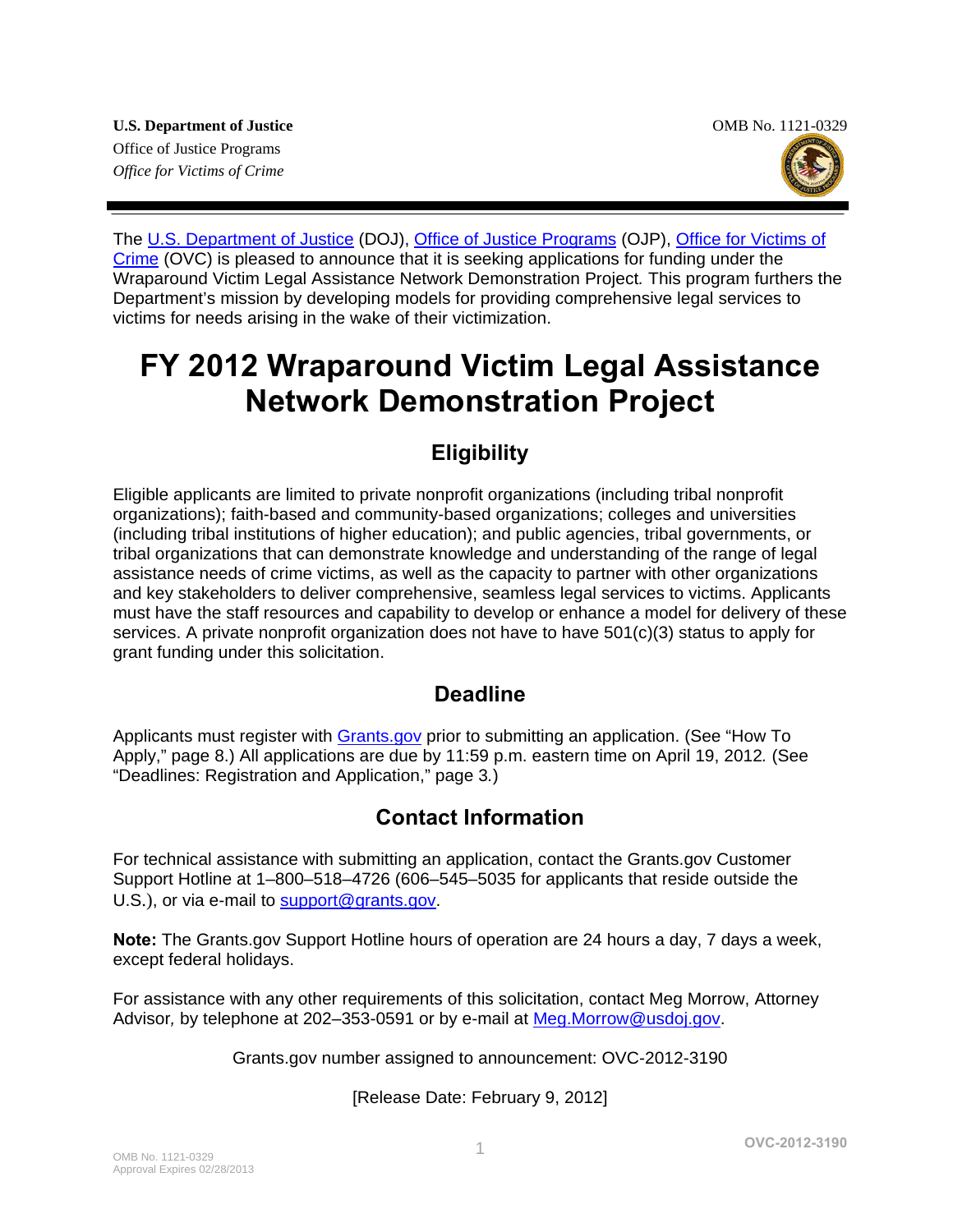| Information to Complete the Application for Federal Assistance (SF-424) 10           |
|--------------------------------------------------------------------------------------|
|                                                                                      |
| Plan for Collecting the Data Required for this Solicitation's Performance Measures12 |
|                                                                                      |
|                                                                                      |
|                                                                                      |
|                                                                                      |
|                                                                                      |
|                                                                                      |
|                                                                                      |
|                                                                                      |
|                                                                                      |

# **Contents**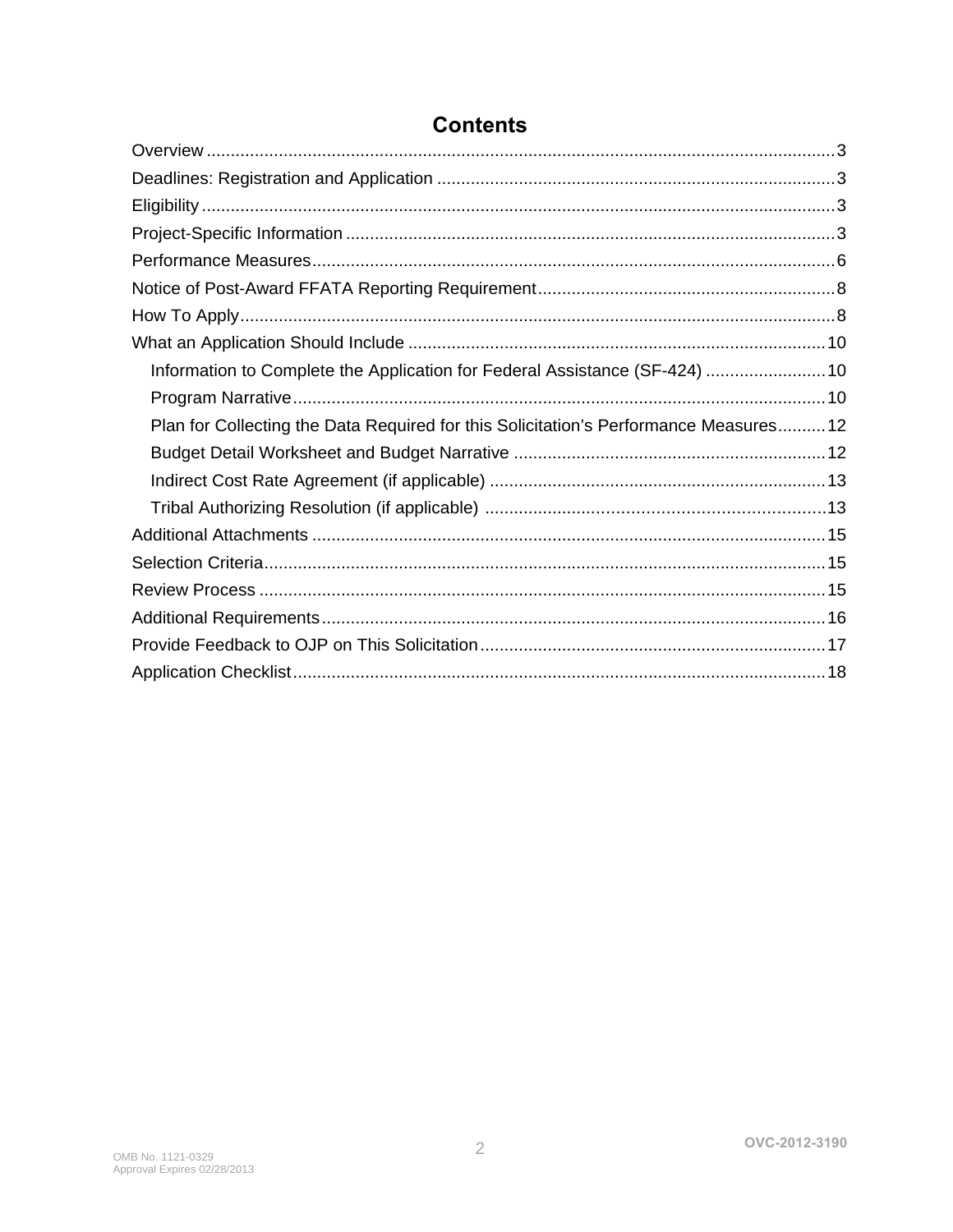# **OVC FY 2012 Wraparound Victim Legal Assistance Network Demonstration Project (CFDA #16.582)**

### <span id="page-2-0"></span>**Overview**

Victims of crime often have a range of legal services needs stemming from their crime victimization. Currently, some or all of those needs may be met through a disparate patchwork of resources in the victim's community, or there may be no services available. A coordinated, collaborative, and holistic legal response could potentially serve those victims far better. To that end, this competitive solicitation seeks applications for demonstration projects to develop holistic models for wraparound pro bono legal assistance networks that offer the wide range of legal assistance that victims need in the wake of their victimization. OVC intends that the models emerging from this demonstration can be replicated by other jurisdictions in the future. This project is funded through 42 U.S.C.  $\S$  10603(c)(1)(A) and  $\S$  10603d (a).

### <span id="page-2-1"></span>**Deadlines: Registration and Application**

Applicants must register with Grants.gov prior to submitting an application. OJP encourages applicants to register several weeks before the application submission deadline. The deadline to apply for funding under this announcement is 11:59 pm eastern time on April 19, 2012*.* See the "How To Apply" section on page 8 for details.

### <span id="page-2-2"></span>**Eligibility**

Refer to the title page for eligibility under this program.

### <span id="page-2-3"></span>**Project-Specific Information**

Initial findings from OVC's major, ongoing, strategic planning initiative, *Vision 21: Transforming Victim Services* (initiated in early Fiscal Year (FY) 2011), indicate there is a critical need for comprehensive, wraparound, pro bono legal services for victims of crime. Needed legal services connected to victimization include representation in the enforcement of victims' rights during the criminal justice process, a wide range of civil legal assistance directly related to victimization (e.g., family, custody and dependency, tribal, employment, and administrative issues), immigration assistance for victims of human trafficking and battered immigrant women, and assistance for victims of identity theft and financial fraud. To that end, in FY 2012, OVC is seeking applications for the development of models for networks that support holistic, wraparound, pro bono, legal services for all crime victims that encompass these various types of assistance.

Often victims have various co-existing and overlapping legal needs that arise in the wake of their crime victimization. While coordination of legal services to meet those needs would be extremely helpful to victims in navigating the aftermath of crime, any legal services they may receive are most often delivered by various disparate organizations and agencies. These organizations and agencies typically provide legal assistance that addresses certain specific issues. For example, over the past several years, federal funding has supported a network of victim legal clinics throughout the country that represent victims pro bono in the enforcement of their legal rights in criminal proceedings. Separately, civil legal assistance for victims of crime is provided through various mechanisms, such as law school legal clinics, legal services or aid offices, and nonprofit organizations with a focused mission. There is virtually no pro bono legal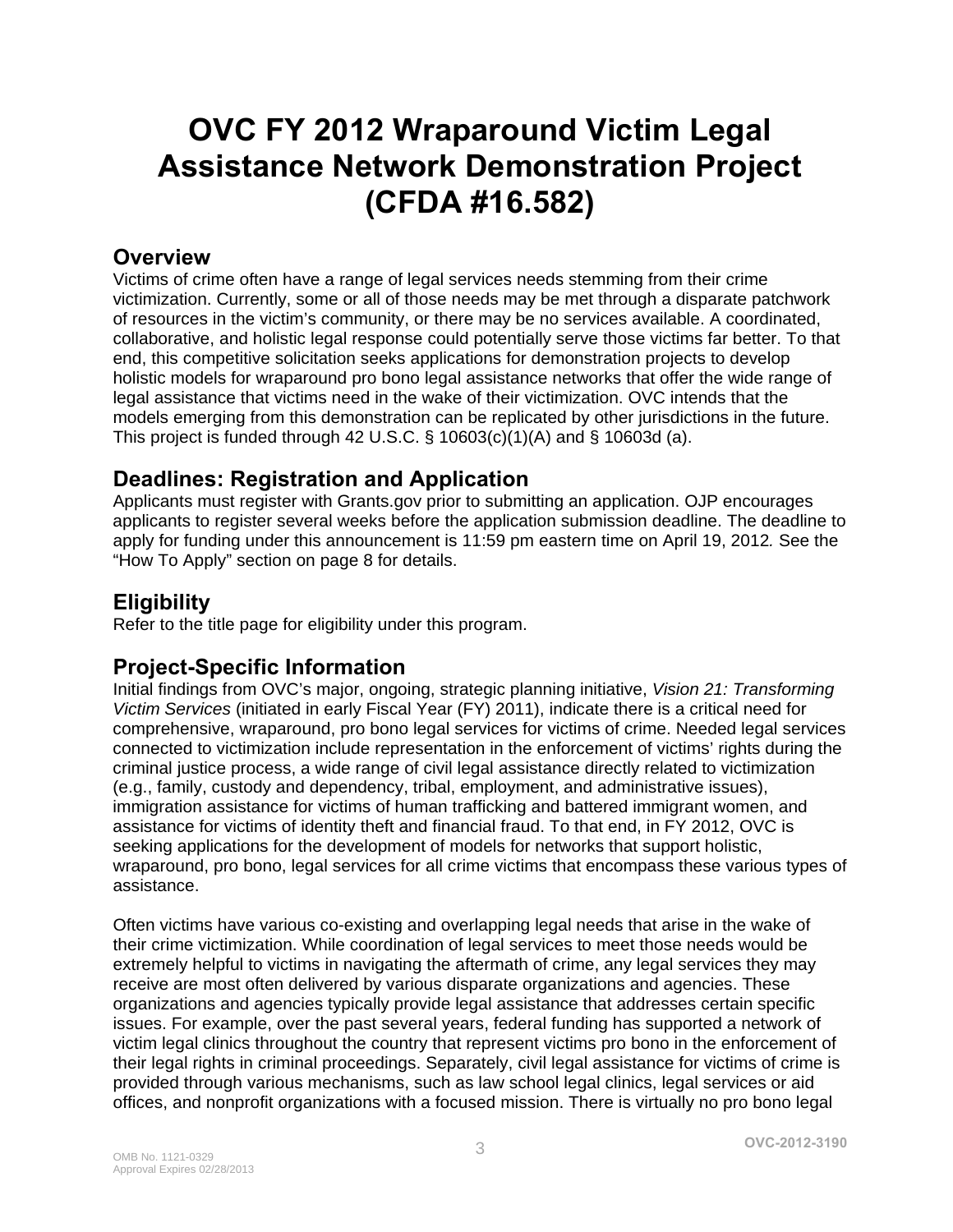assistance available to victims of financial fraud. To date, there have been no national-scope efforts to support the holistic delivery of comprehensive services to address the legal needs of all victims of crime, ensuring that they receive wraparound assistance for the myriad legal issues that may arise following their victimization.

The victim legal assistance networks funded under this demonstration project—in jurisdictions of various sizes—will develop collaborative models for fully meeting the legal needs of victims that can be replicated in other jurisdictions of similar sizes around the country. OVC will fund up to six sites to develop comprehensive, wraparound, pro bono legal assistance networks to meet the range of legal needs of crime victims. This is a 4-year project, with sites receiving up to \$400,000 for the first 15-month phase, with the potential of continuation funding for 3 additional years, depending on funding availability and grantee performance. OVC is seeking applications from legal assistance networks that include agencies and organizations working to address a wide range of the legal needs that arise for victims in connection with their crime victimization. At a minimum, legal services should include civil legal assistance (including, but not limited to, family, custody and dependency, tribal, employment, and administrative issues related to the victimization); enforcement of victims' rights in criminal proceedings; assistance for victims of identity theft and financial fraud; and immigration assistance for human trafficking victims and battered immigrant women.

OVC seeks applicants that represent a broad partnership of organizations and agencies to meet the wide range of victim legal needs in the areas mentioned above. Networks should include victim service organizations. Memoranda of Understanding (MOU) or fully executed contracts between network partners will be required. Networks will be required to have a steering committee or governing body of some type that includes representation from all partner agencies and organizations in the network.

All applicants must include a partnership with a researcher, preferably local to the applicant organization. The researcher must be an included partner in the proposal and an MOU or fully executed contract between the applicant organization and research partner must be included in the application. The research partner is expected to work with the network to develop and conduct a needs assessment in the first phase of this project. The proposal and budget must clearly reflect this partnership and allocation. The application must demonstrate the credentials of the research partner, to include a terminal research degree, and document the expertise necessary to carry out the needs assessment. Organizations receiving funding will be required to submit a technical proposal detailing the methodological approach to the needs assessment within 3 months of the start date of the award.

Please note that OVC will transfer funding to the National Institute of Justice (NIJ) to support an evaluation of this demonstration project that will take place concurrently with the project. This evaluation is considered distinct from and may be guided in part by the needs assessment. All funded applicants and their network partners will be expected to cooperate in this evaluation.

All funded applicants also will be required to work cooperatively with the OVC Training and Technical Assistance Center (TTAC), which may provide technical assistance during the project.

#### **Goals, Objectives, and Deliverables**

The goal of each demonstration project is to develop a comprehensive, collaborative model for delivering wraparound legal assistance services to crime victims to meet all legal needs that arise in connection with their victimization. Grantees will spend the first phase of the project (15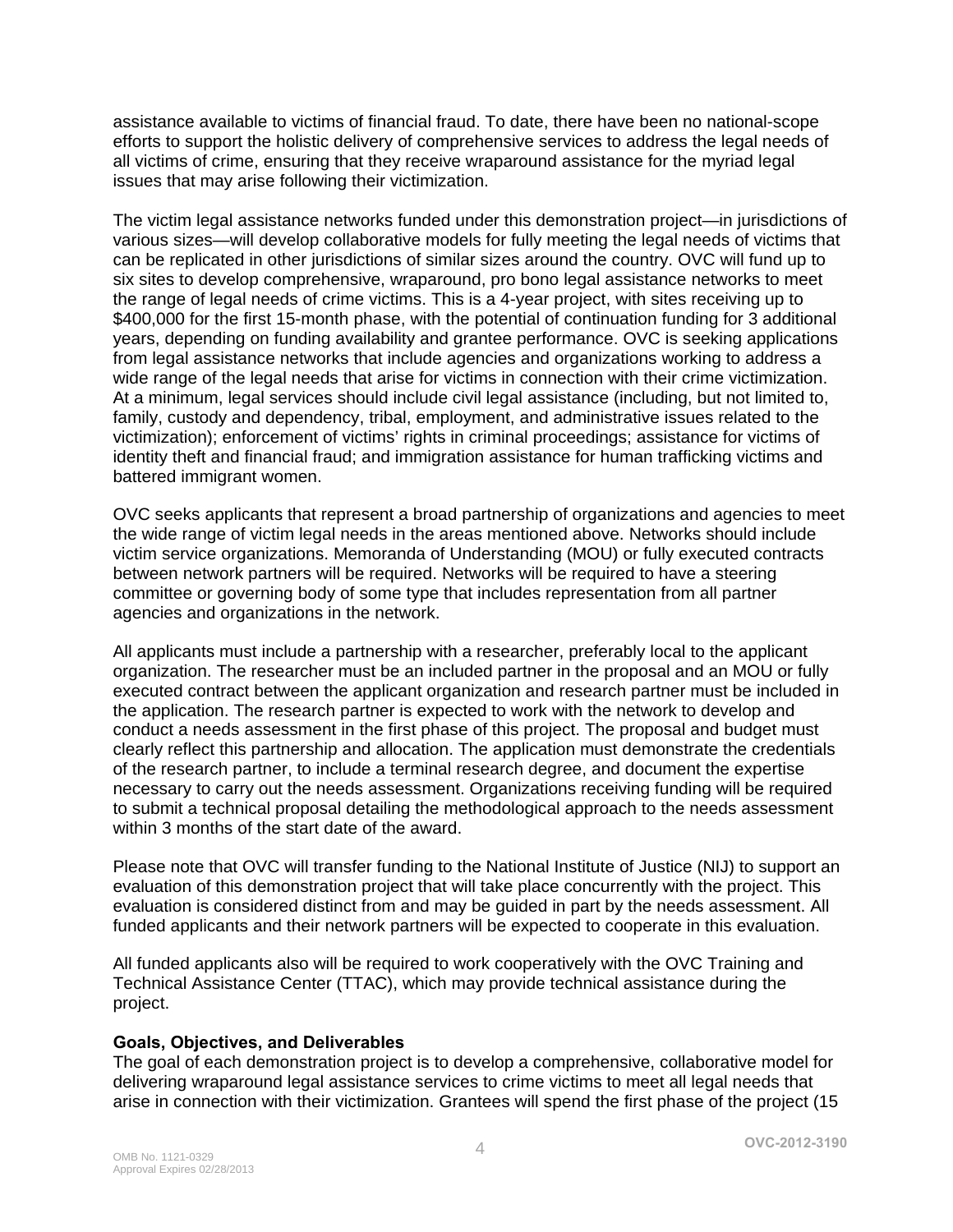months) undertaking extensive planning for and designing of a model for collaborative, comprehensive efforts to holistically meet the legal needs of victims who present for services. Objectives for the first phase of the demonstration project are to develop and conduct a needs assessment in the defined geographical service area; and, based on the results of the needs assessment, design a detailed plan that includes policies, procedures, and protocols for providing victims with necessary legal services and referrals within the network.

If grantees are successful in completing the planning process before the end of the first phase, with OVC's approval, they may have the opportunity to begin the implementation process and provide direct services in the latter part of the planning phase. Full implementation is planned for the second phase of the project, if the grantee receives continuation funding in the second year, and will continue in the third and fourth years (depending on funding availability and grantee performance in the prior year.)

Documentation of efforts throughout the life of the project will be required.

Deliverables in the first phase will include MOUs/contracts among the partners; a needs assessment; an implementation plan including policies, procedures, and protocols; and a report documenting the efforts to plan and develop the network.

#### **Victim assistance networks that meet the needs of victims of a particular type of crime or of one population of victims will not be considered responsive to the solicitation.**

#### **Amount and Length of Awards**

OVC anticipates that it will make up to 6 awards of up to \$400,000 each for the first 15-month project period. Continuation awards for 3 additional years may be made, depending on grantee performance and funding availability.

All awards are subject to the availability of appropriated funds and to any modifications or additional requirements that may be imposed by law.

#### **Budget Information**

#### **Limitation on Use of Award Funds for Employee Compensation; Waiver**

With respect to any award of more than \$250,000 made under this solicitation, federal funds may not be used to pay total cash compensation (salary plus bonuses) to any employee of the award recipient at a rate that exceeds 110 percent of the maximum annual salary payable to a member of the Federal Government's Senior Executive Service (SES) at an agency with a Certified SES Performance Appraisal System for that year. The 2012 salary table for SES employees is available a[t www.opm.gov/oca/12tables/indexSES.asp](http://www.opm.gov/oca/12tables/indexSES.asp). Note: A recipient may compensate an employee at a higher rate, provided the amount in excess of this compensation limitation is paid with non-federal funds. (Any such additional compensation will not be considered matching funds where match requirements apply.)

The limitation on compensation rates allowable under an award may be waived on an individual basis at the discretion of the Assistant Attorney General for OJP. An applicant requesting a waiver should include a detailed justification in the budget narrative of its application. Unless the applicant submits a waiver request and justification with the application, the applicant should anticipate that OJP will request the applicant to adjust and resubmit its budget. The justification should include the particular qualifications and expertise of the individual, the uniqueness of the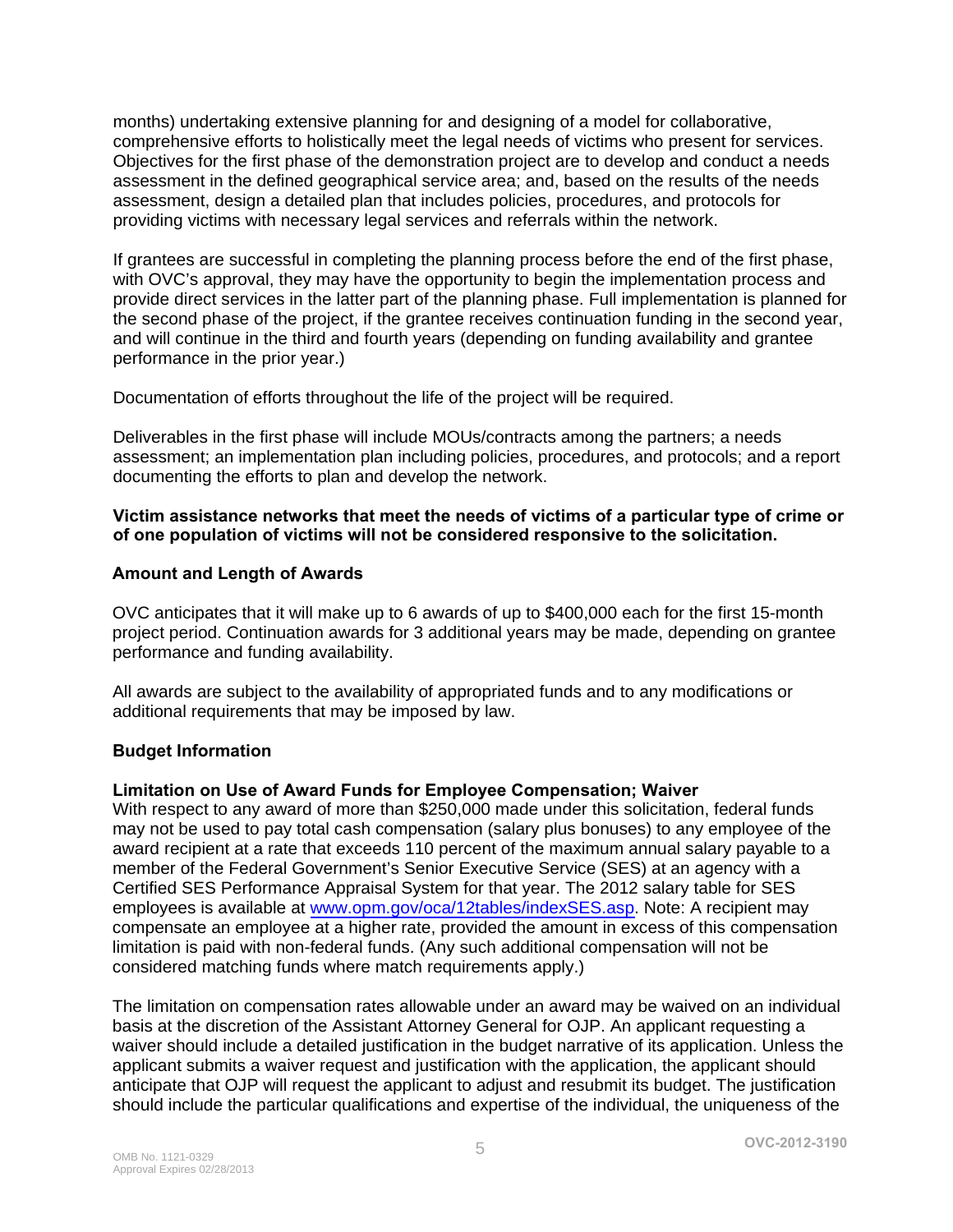service being provided, the individual's specific knowledge of the program or project being undertaken with award funds, and a statement explaining that the individual's salary is commensurate with the regular and customary rate for an individual with his/her qualifications and expertise and for the work to be done.

#### **Minimization of Conference Costs**

No OJP funding can be used to purchase food and/or beverages for any meeting, conference, training, or other event. Exceptions to this restriction may be made only in cases where such sustenance is not otherwise available (i.e., extremely remote areas), or where a special presentation at a conference requires a plenary address where there is no other time for sustenance to be obtained. Such an exception would require prior approval from OJP. This restriction does not apply to water provided at no cost, but does apply to any and all other refreshments, regardless of the size or nature of the meeting. Additionally, this restriction does not impact direct payment of per diem amounts to individuals in a travel status under your organization's travel policy.

Updated DOJ and OJP guidance on conference planning, minimization of costs, and conference cost reporting will be forthcoming and will be accessible on the OJP Web site at [www.ojp.usdoj.gov/funding/funding.htm.](http://www.ojp.usdoj.gov/funding/funding.htm)

#### **Costs Associated With Language Assistance (if applicable)**

If an applicant proposes a program or activity that would deliver services or benefits to individuals, the costs of taking reasonable steps to provide meaningful access to those services or benefits by individuals with limited English proficiency may be allowable costs. Reasonable steps to provide meaningful access to services or benefits may include interpretation or translation services where appropriate.

For additional information, see the "Civil Rights Compliance" section of the OJP "Other Requirements for OJP Applications" Web page [\(www.ojp.usdoj.gov/funding/other\\_requirements.htm](http://www.ojp.usdoj.gov/funding/other_requirements.htm)).

#### **Match Requirement**

This solicitation does not require a match; however, if a successful application proposes a voluntary match amount, the match amount incorporated into the OJP-approved budget becomes mandatory and subject to audit.

### <span id="page-5-0"></span>**Performance Measures**

To assist the Department in fulfilling its responsibilities under the Government Performance and Results Act of 1993 (GPRA), Public Law 103-62, and the GPRA Modernization Act of 2010, Public Law 111-352, applicants that receive funding under this solicitation must provide data that measure the results of their work done under this solicitation. Any award recipient will be required, post-award, to provide the data requested in the "Data Grantee Provides" column so that OJP can calculate values for the "Performance Measures" column. Performance measures for this solicitation are as follows: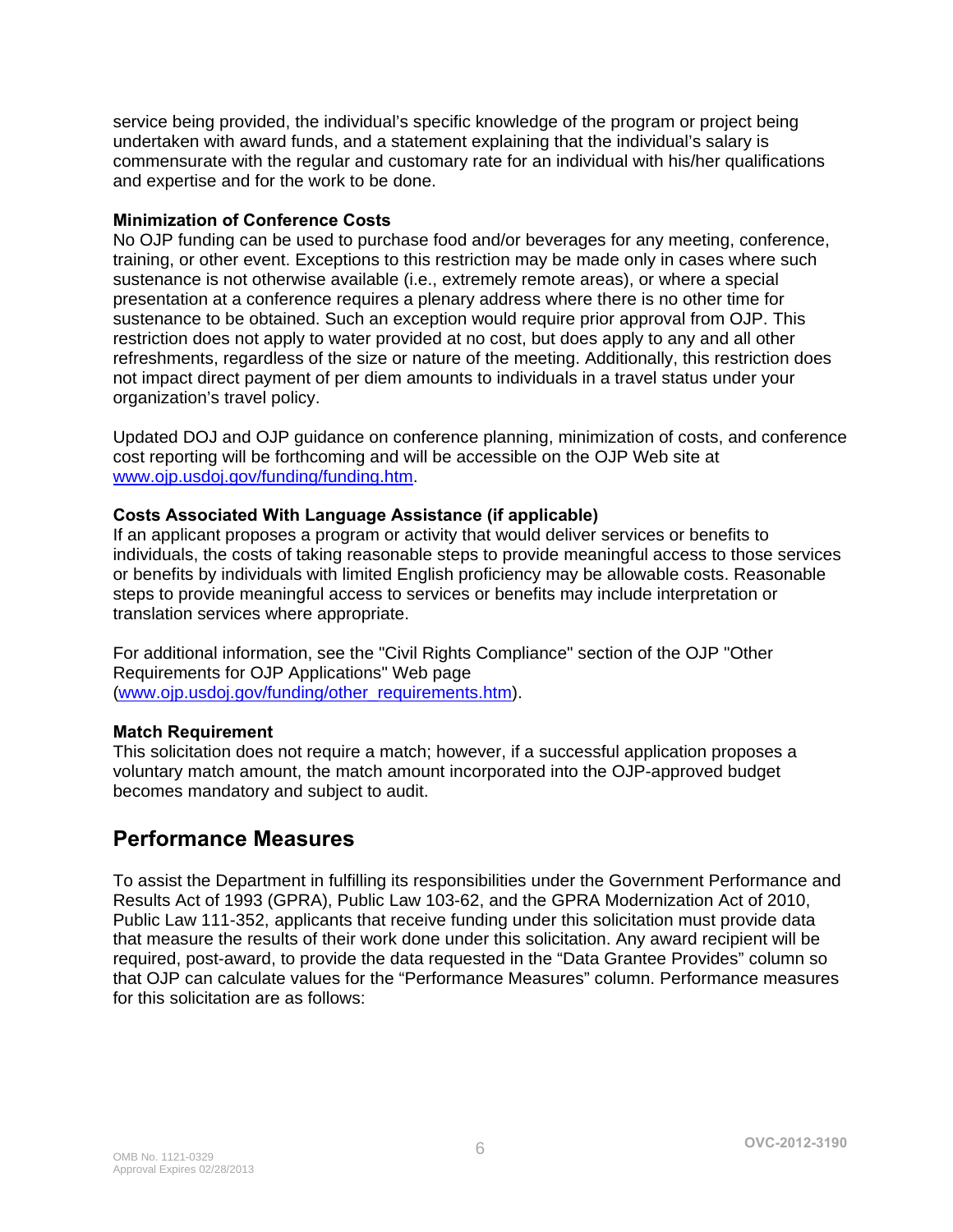| <b>Objective</b>                                                                                                                                                        | <b>Performance Measure(s)</b>                                                                                                                                           | Data Grantee Provides                                                                              |
|-------------------------------------------------------------------------------------------------------------------------------------------------------------------------|-------------------------------------------------------------------------------------------------------------------------------------------------------------------------|----------------------------------------------------------------------------------------------------|
| Develop and conduct a<br>needs assessment in<br>the defined<br>geographical service<br>area.                                                                            | Number of gaps in legal services<br>for crime victims identified in<br>targeted geographical area.                                                                      | Number of gaps in legal services<br>for crime victims identified in<br>targeted geographical area. |
|                                                                                                                                                                         | Number of deliverables that<br>meet expectations.                                                                                                                       |                                                                                                    |
|                                                                                                                                                                         | Provide a comprehensive and<br>up-to-date assessment.                                                                                                                   |                                                                                                    |
| Design a detailed plan<br>that includes policies,<br>procedures, and<br>protocols for providing<br>victims with necessary<br>legal services and<br>referrals within the | Number of new policies,<br>procedures, strategies or<br>interventions developed and/or<br>employed to meet an identified<br>need or gap during the reporting<br>period. |                                                                                                    |
| network.                                                                                                                                                                | Number of partner agencies and<br>organizations in the legal<br>assistance network.                                                                                     | Number of partner agencies and<br>organizations in the legal<br>assistance network.                |
|                                                                                                                                                                         | Number of services provided.                                                                                                                                            | Number of legal services (by<br>type) provided by partners in the<br>network.                      |

Submission of performance measures data is not required for the application. Instead, applicants should discuss in their application their proposed methods for collecting data for performance measures. Refer to the section "What an Application Should Include" on page 10 for additional information.

#### **Note on Project Evaluations**

Applicants that propose to use funds awarded through this solicitation to conduct project evaluations should be aware that certain project evaluations (such as systematic investigations designed to develop or contribute to generalizable knowledge) may constitute "research" for purposes of applicable DOJ human subject's protection regulations. However, project evaluations that are intended only to generate internal improvements to a program or service, or are conducted only to meet OJP's performance measure data reporting requirements likely do not constitute "research." Applicants should provide sufficient information for OJP to determine whether the particular project they propose would either intentionally or unintentionally collect and/or use information in such a way that it meets the DOJ regulatory definition of research.

Research, for the purposes of human subjects protections for OJP-funded programs, is defined as "a systematic investigation, including research development, testing, and evaluation, designed to develop or contribute to generalizable knowledge," 28 C.F.R. § 46.102(d). For additional information on determining whether a proposed activity would constitute research, see the decision tree to assist applicants on the "Research and the Protection of Human Subjects" section of the OJP "Other Requirements for OJP Applications" Web page [\(www.ojp.usdoj.gov/funding/other\\_requirements.htm](http://www.ojp.usdoj.gov/funding/other_requirements.htm)). Applicants whose proposals may involve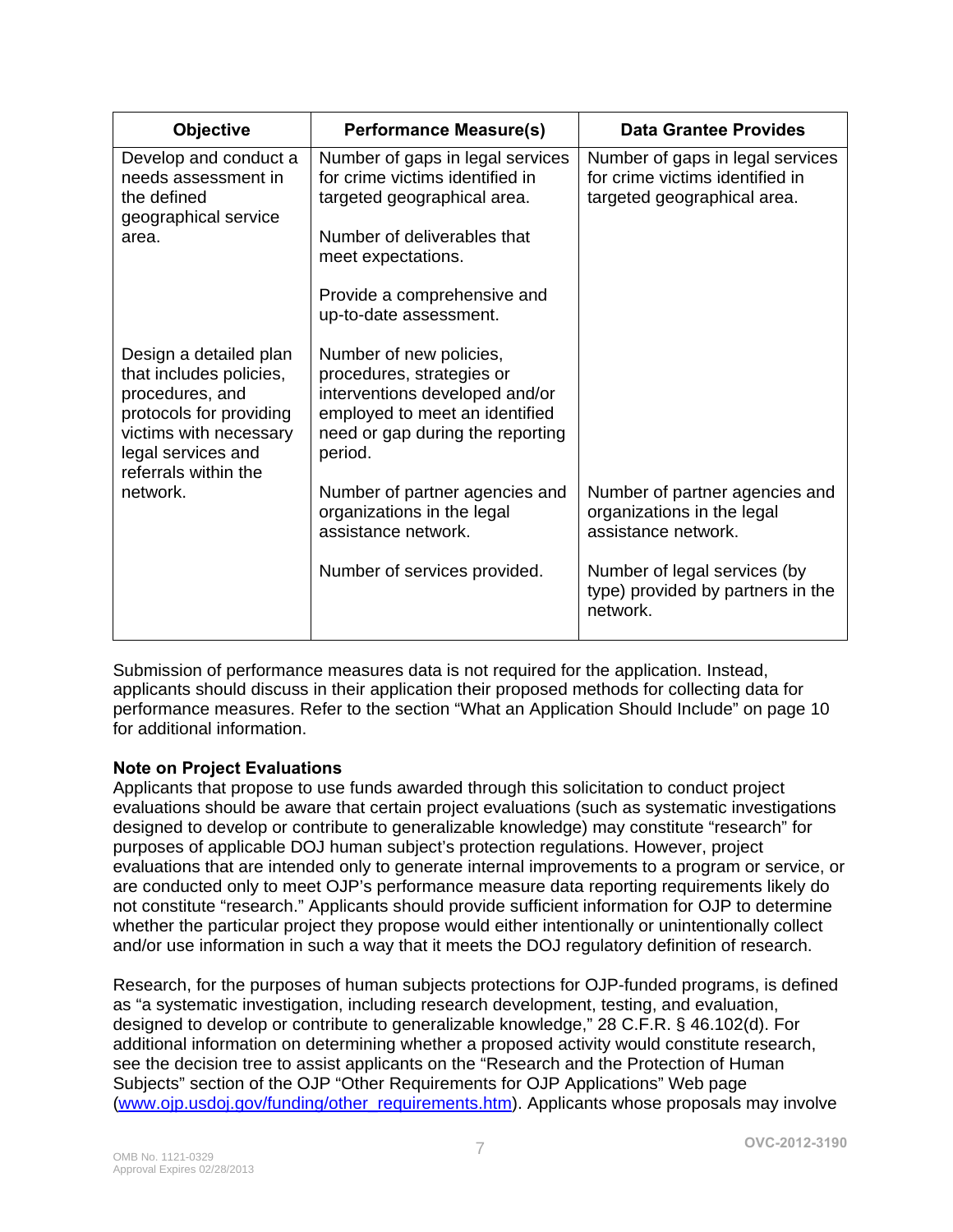a research or statistical component also should review the "Confidentiality" section on that Web page.

# <span id="page-7-0"></span>**Notice of Post-Award FFATA Reporting Requirement**

Applicants should anticipate that OJP will require all recipients (other than individuals) of awards of \$25,000 or more under this solicitation, consistent with the Federal Funding Accountability and Transparency Act of 2006 (FFATA), to report award information on any first-tier subawards totaling \$25,000 or more, and, in certain cases, to report information on the names and total compensation of the five most highly compensated executives of the recipient and first-tier subrecipients. Each applicant entity must ensure that it has the necessary processes and systems in place to comply with the reporting requirements should it receive funding. Reports regarding subawards will be made through the FFATA Subaward Reporting System (FSRS) found at [www.fsrs.gov.](https://www.fsrs.gov/)

Please note also that applicants should anticipate that no subaward of an award made under this solicitation may be made to a subrecipient (other than an individual) unless the potential subrecipient acquires and provides a Data Universal Numbering System (DUNS) number.

# <span id="page-7-1"></span>**How To Apply**

Applications will be submitted through Grants.gov, a "one-stop storefront" that provides a unified process for all customers of federal awards to find funding opportunities and apply for funding. Complete instructions on how to register and submit an application can be found at [www.Grants.gov.](http://www.grants.gov/) If the applicant experiences technical difficulties at any point during this process, call the Grants.gov Customer Support Hotline at **1–800**–**518**–**4726** (606–545–5035 for applicants that reside outside the U.S.), 24 hours a day, 7 days a week, except federal holidays. Registering with Grants.gov is a one-time process; however, **processing delays may occur, and it can take up to several weeks** for first-time registrants to receive confirmation and a user password. OJP highly recommends that applicants start the registration process as early as possible to prevent delays in submitting an application package by the specified application deadline.

All applicants are required to complete the following steps:

- 1. **Acquire a DUNS number.** In general, the Office of Management and Budget requires that all applicants (other than individuals) for federal funds include a DUNS number in their applications for a new award or renewal of an existing award. A DUNS number is a unique nine-digit sequence recognized as the universal standard for identifying and keeping track of entities receiving federal funds. The identifier is used for tracking purposes and to validate address and point of contact information for federal assistance applicants, recipients, and subrecipients. The DUNS number will be used throughout the grant life cycle. Obtaining a DUNS number is a free, one-time activity. Obtain a DUNS number by calling Dun and Bradstreet at 1–866–705–5711 or by applying online at [www.dnb.com.](http://www.dnb.com/) A DUNS number is usually received within 1-2 business days.
- 2. **Acquire or renew registration with the Central Contractor Registration (CCR) database.** OJP requires that all applicants (other than individuals) for federal financial assistance maintain current registrations in the CCR database. An applicant must be registered in the CCR database to successfully register in Grants.gov. The CCR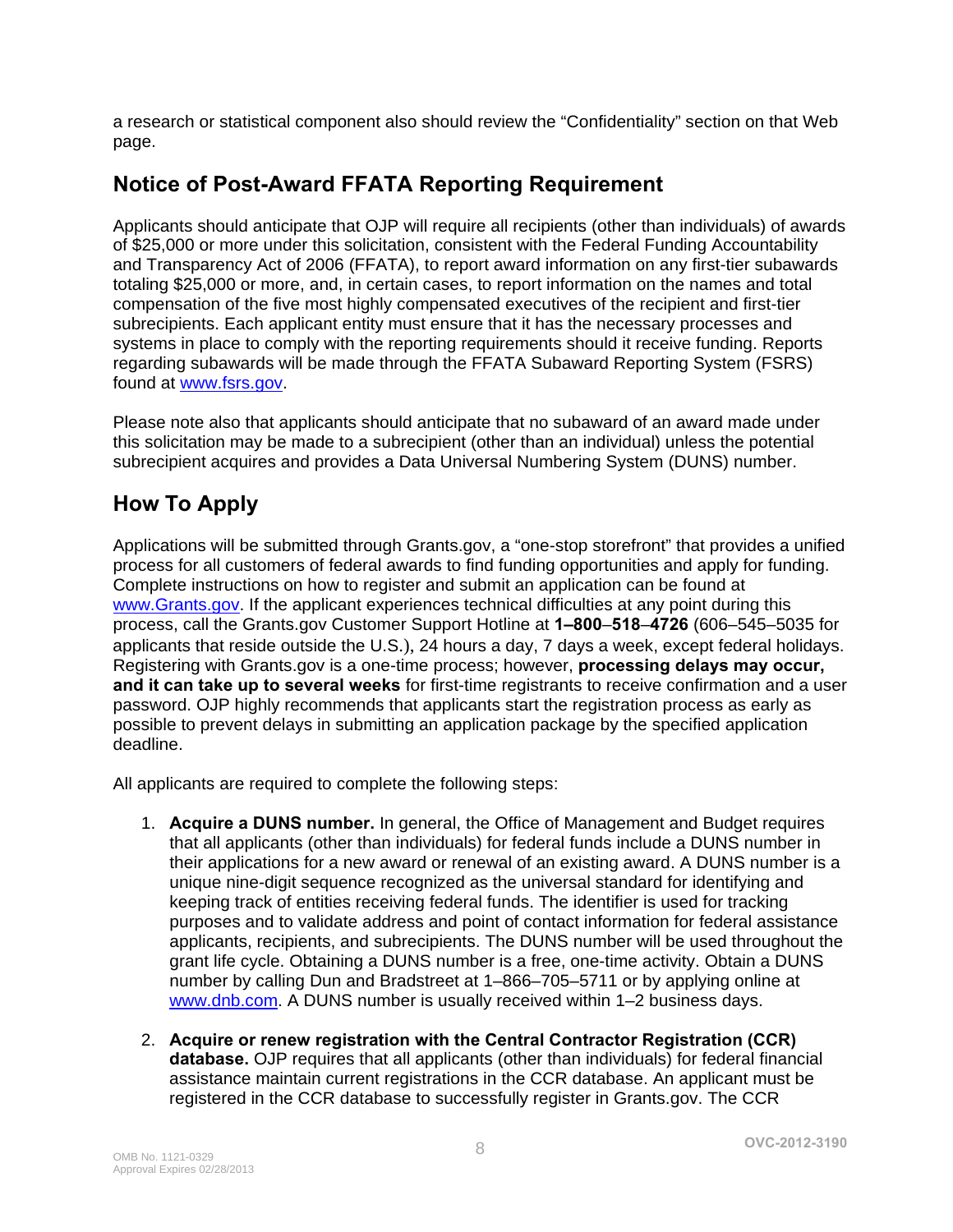database is the repository for standard information about federal financial assistance applicants, recipients, and subrecipients. Organizations that have previously submitted applications via Grants.gov are already registered with CCR, as it is a requirement for Grants.gov registration. Note, however, that applicants must **update or renew their CCR registration annually** to maintain an active status. Information about CCR registration procedures can be accessed a[t www.ccr.gov](http://www.ccr.gov/).

- 3. **Acquire an Authorized Organization Representative (AOR) and a Grants.gov username and password**. Complete the AOR profile on Grants.gov and create a username and password. The applicant organization's DUNS number must be used to complete this step. For more information about the registration process, go to [www.grants.gov/applicants/get\\_registered.jsp](http://www.grants.gov/applicants/get_registered.jsp).
- 4. **Acquire confirmation for the AOR from the E-Business Point of Contact (E-Biz POC).** The E-Biz POC at the applicant organization must log into Grants.gov to confirm the applicant organization's AOR. Note that there can be more than one AOR for the organization.
- 5. **Search for the funding opportunity on Grants.gov.** Use the following identifying information when searching for the funding opportunity on Grants.gov. The Catalog of Federal Domestic Assistance (CFDA) number for this solicitation is 16.582 titled "Crime Victim Assistance/Discretionary Grants," and the funding opportunity number is OVC-2012-3190.
- 6. **Complete the Disclosure of Lobbying Activities.** All applicants must complete this information. An applicant that expends any funds for lobbying activities must provide the detailed information requested on the *Disclosure of Lobbying Activities* form, (SF-LLL). An applicant that does not expend any funds for lobbying activities should enter "N/A" in the required highlighted fields.
- 7. **Submit an application consistent with this solicitation by following the directions in Grants.gov.** Within 24–48 hours after submitting the electronic application, the applicant should receive an e-mail validation message from Grants.gov. The validation message will state whether the application has been received and validated, or rejected, with an explanation. **Important:** Applicants are urged to submit applications **at least 72 hours prior** to the due date of the application to allow time to receive the validation message and to correct any problems that may have caused a rejection notification.

#### **Note: Grants.gov will forward the application to OJP's Grants Management System (GMS). GMS does not accept executable file types as application attachments**. These disallowed file types include, but are not limited to, the following extensions: ".com," ".bat," ".exe," ".vbs," ".cfg," ".dat," ".db," ".dbf," ".dll," ".ini," ".log," ".ora," ".sys," and ".zip."

#### **Note: Duplicate Applications**

If an applicant submits multiple versions of an application, OVC will review the most recent version submitted.

#### **Experiencing Unforeseen Grants.gov Technical Issues**

If an applicant experiences unforeseen Grants.gov technical issues beyond the applicant's control that prevent submission of its application by the deadline, the applicant must e-mail the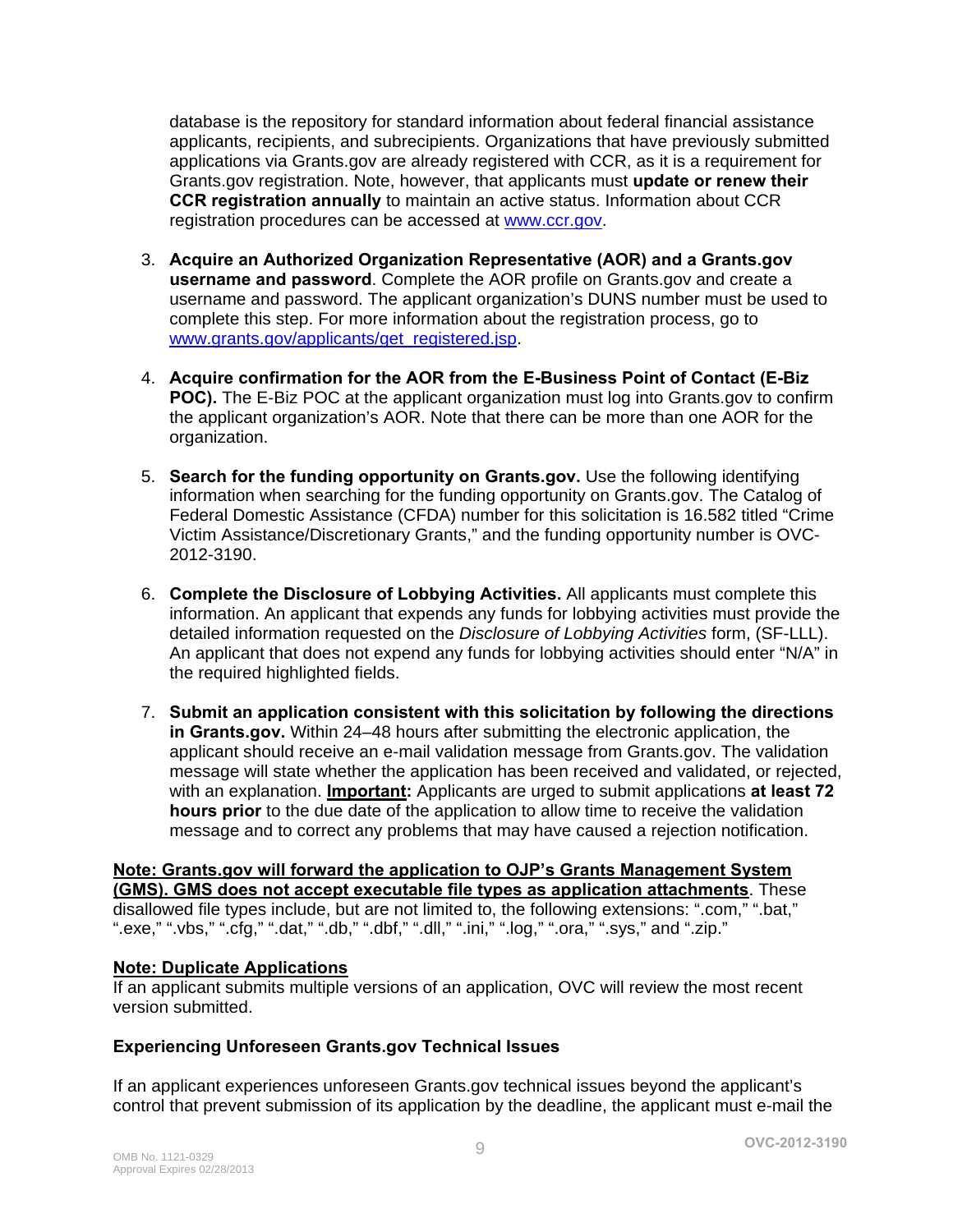OVC contact identified in the Contact Information section on the title page of this solicitation **within 24 hours after the application deadline** and request approval to submit its application. The applicant must include in the e-mail a description of the technical difficulties, a timeline of submission efforts, the complete grant application, the applicant DUNS number, and Grants.gov Help Desk tracking number(s) the applicant has received. **Note: Requests are not automatically approved by OVC***.* After the program office reviews all of the information submitted and contacts the Grants.gov Help Desk to validate the technical issues reported, OJP will contact the applicant to either approve or deny the request to submit a late application. If the technical issues reported cannot be validated, the application will be rejected as untimely.

The following conditions are not valid reasons to permit late submissions: failure to begin the registration process in sufficient time, failure to follow Grants.gov instructions on how to register and apply as posted on its Web site, failure to follow all of the instructions in the OJP solicitation, and technical issues experienced with the applicant's computer or information technology environment, including firewalls.

Notifications regarding known technical problems with Grants.gov, if any, are posted at the top of the OJP funding Web page at [www.ojp.usdoj.gov/funding/solicitations.htm](http://www.ojp.gov/funding/solicitations.htm).

# <span id="page-9-0"></span>**What an Application Should Include**

Applicants should anticipate that failure to submit an application that contains all of the specified elements may negatively affect the review of the application; and, should a decision be made to make an award, it may result in the inclusion of special conditions that preclude access to or use of award funds pending satisfaction of the conditions.

Moreover, applicants should anticipate that applications that are unresponsive to the scope of the solicitation, or that do not include application elements designated by OVC to be critical, will neither proceed to peer review nor receive further consideration. Under this solicitation, OVC has designated the following application elements as critical: Program Narrative, Budget Detail Worksheet, and Budget Narrative. The Budget Detail Worksheet and the Budget Narrative may be combined in one document; however, if only one document is submitted, it must contain **both** narrative and detail information.

OJP strongly recommends use of appropriately descriptive file names (e.g*.*, "Program Narrative," "Budget Detail Worksheet and Budget Narrative," "Timelines," "Memoranda of Understanding," "Resumes") for all attachments. OJP recommends that resumes be included in a single file.

#### <span id="page-9-1"></span>1. **Information To Complete the Application for Federal Assistance (SF-424)**

The SF-424 is a standard form required for use as a cover sheet for submission of preapplications, applications, and related information. Grants.gov and GMS take information from the applicant's profile to populate the fields on this form. When selecting "type of applicant," if the applicant is a for-profit entity, select "For-Profit Organization" or "Small Business" (as applicable).

#### <span id="page-9-2"></span>2. **Program Narrative**

The program narrative should not exceed 25 doubled-spaced pages in 12-point font with 1-inch margins, and must include 6 separate sections: Project Abstract, Problem Statement, Project Goals and Objectives, Project Design/Implementation Plan,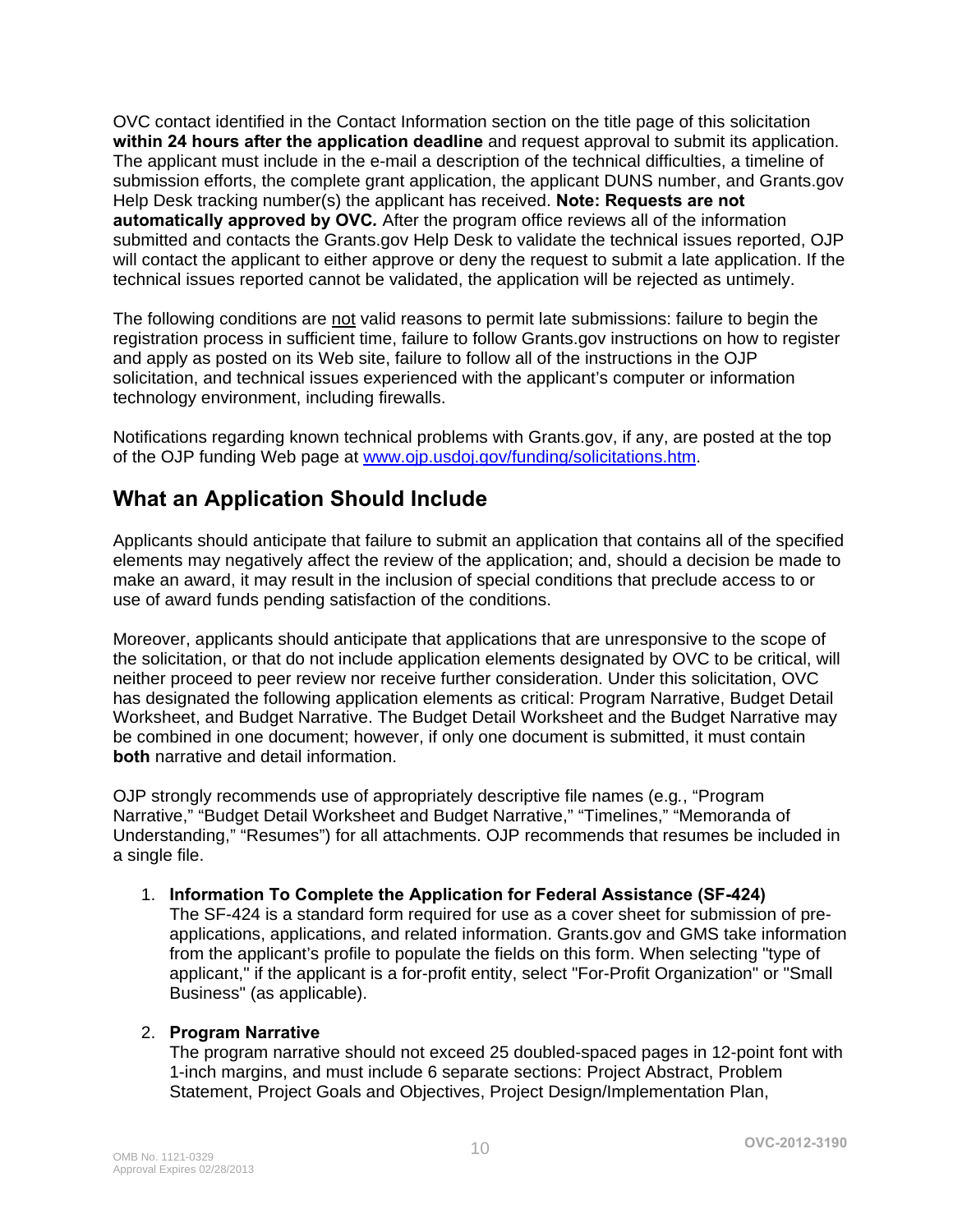Organizational Capability and Project Management, and Plans for Measuring Progress and Outcomes. Each section is described below. If the program narrative fails to comply with these length-related restrictions, noncompliance may be considered in peer review and final award decisions.

- **Project Abstract:** The application should include a one-page summary that identifies the purpose of the project, the project's goals and objectives, activities that will be implemented to achieve the project's goals and objectives, methods, and outcomes.
- **Statement of the Problem:** The problem statement must provide strong rationale for the project and provide a clear statement of how funding will support the project's value to the victims field by meeting a stated goal. The problem statement must make a convincing case that the project addresses a gap in existing resources and does not duplicate existing resources.
- **Project Goals and Objectives:** The goals should state the overall purpose of what is to be accomplished. The objectives should be measurable, relate directly to the issues described in the statement of the problem, and describe the steps necessary to reach the goals or how the goals will be accomplished.
- **Project Design and Implementation:** The project design and implementation plan must describe the project strategy and discuss how the strategy will address the identified problems and support the goals and objectives. The applicant must convincingly document that the proposed project will be national in scope—that is, the deliverables will be of utility to many communities throughout the Nation as opposed to being of utility only to a specific state or jurisdiction. The applicant's strategy or design must include a description of project phases, tasks, activities, staff responsibilities, interim deliverables, and final products. The applicant must specify the goals and objectives of the project. A time-task plan must include the designation of organizational responsibility, a schedule for the completion of the activities, and the submission of finished products. In preparing the time-task plan, Gant chart, or schedule, applicants should make certain that all project activities will occur within the proposed project period. **Applicants are not expected to provide a detailed strategy or budget for the subsequent phases of the project. However, in the program narrative, applicants should outline a projected plan for carrying out the continuation phases of the project.**

**If the applicant organization is receiving funding from any other sources to provide legal assistance to victims of crime, the project strategy must demonstrate how the OVC funding would be leveraged with the other funding to enhance legal services to victims of crime.**

• **Capabilities and Competencies:** Organizational capability will be assessed on the basis of the applicant's described management structure and financial capability, results of current grant efforts (if applicable), and the applicant's project management plan and documentation of the professional staff members' unique qualifications to perform their assigned tasks. Applicants must describe how the program will be managed and include an organizational chart or information describing the roles and responsibilities of key organizational and functional components and personnel.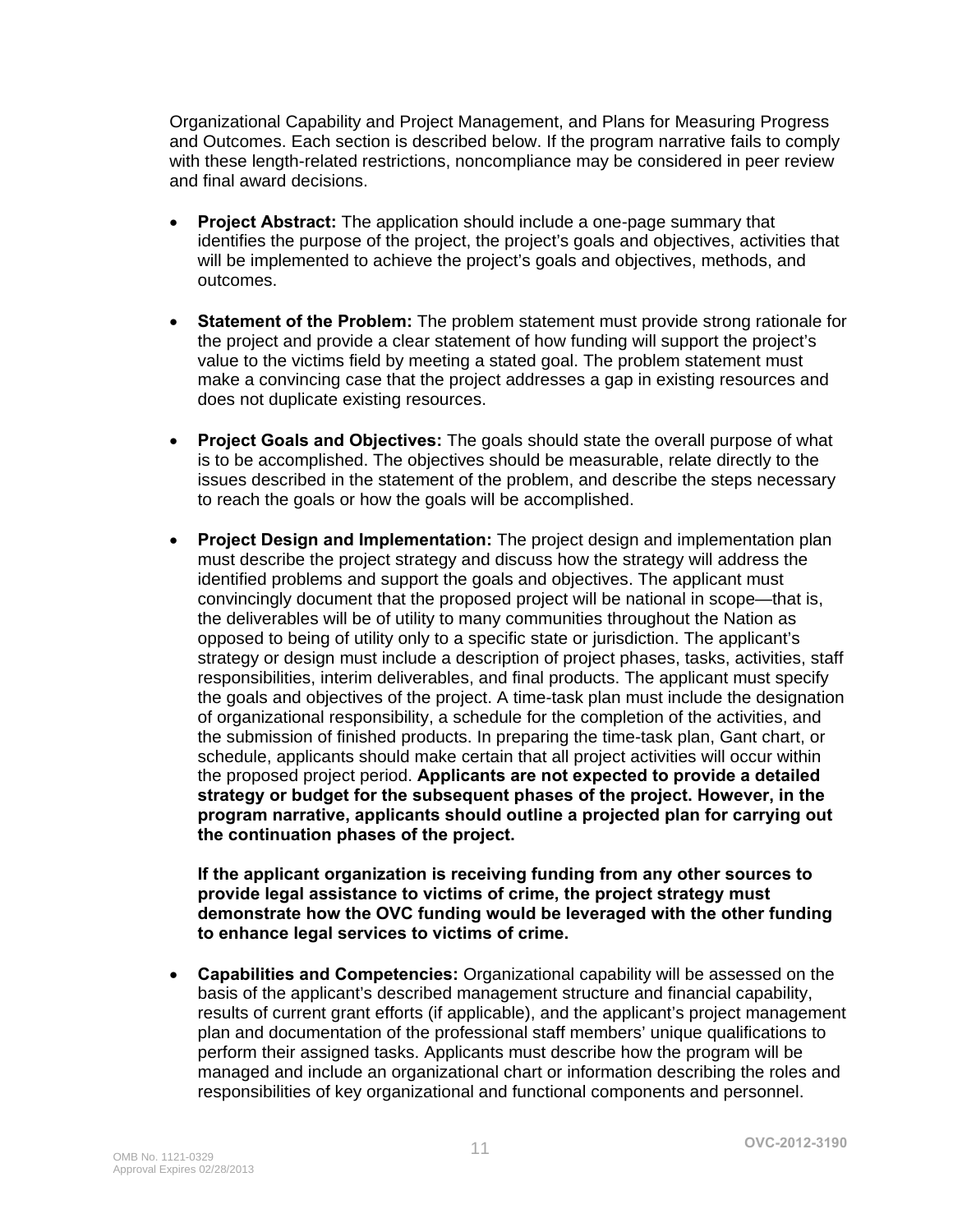Applicants must also include a list of personnel responsible for managing and implementing the major stages of the project, and document that key staff on the project possess the requisite subject matter expertise. If additional staff will be hired to complete the project, the applicant should identify the selection criteria. Applicants should also provide detailed information about staff committed to work on the project contingent upon receipt of funding. Applicants must state their administrative and financial capability to manage federal grants.

• **Plan for Collecting the Data Required for this Solicitation's Performance Measures:** Submission of performance measure data is not required for the application. Performance measures are included as an alert that successful applicants will be required to submit specific data to OVC as part of their reporting requirements. For the application, the applicant should indicate an understanding of these requirements and discuss how the applicant will gather the required data should the applicant receive funding.

#### <span id="page-11-0"></span>3. **Budget Detail Worksheet and Budget Narrative**

#### a. **Budget Detail Worksheet**

A sample budget detail worksheet can be found at www.oip.gov/funding/forms/budget\_detail.pdf. If the budget is submitted in a different format, the budget categories listed in the sample budget worksheet should be included.

For questions pertaining to budget and examples of allowable and unallowable costs, see the OJP Financial Guide a[t www.ojp.usdoj.gov/financialguide/index.htm](http://www.ojp.usdoj.gov/financialguide/index.htm)*.*

- 1) Travel for training: Applicants should plan to attend an annual OVC discretionary grantee meeting in Washington, D.C., and, with the exception of local grantees, should include line items detailing all estimated travel expenses associated with attending this meeting. Applicants should budget for a 3-day meeting. Applicants that receive annual funding of more than \$100,000 should also budget costs to attend one Financial Management Training Seminar sponsored by OJP's Office of the Chief Financial Officer (OCFO), unless the grantee has previously attended this seminar. Specific information (such as dates and locations of upcoming OCFO events) can be found a[t www.ojp.usdoj.gov/training/fmts.htm](http://www.ojp.usdoj.gov/training/fmts.htm). In addition, the OCFO offers an online Financial Management Training course to all grantees. To access the online Financial Management Training course, please go to the OJP: Training and Technical Assistance website at [http://gfm.webfirst.com/.](http://gfm.webfirst.com/)
- 2) Consultant rates: Consultant rates may not exceed the maximum of \$450/day or, if paid by the hour, \$56.25/hour for a maximum 8-hour work day.
- 3) Consultant travel: Travel costs associated with project staff who are **not directly employed** by the grantee organization must be listed under the Consultant Category on the budget information sheet.
- 4) OJP Financial Guide: All grantees are required to comply with the regulations and requirements outlined in the OJP Financial Guide, which includes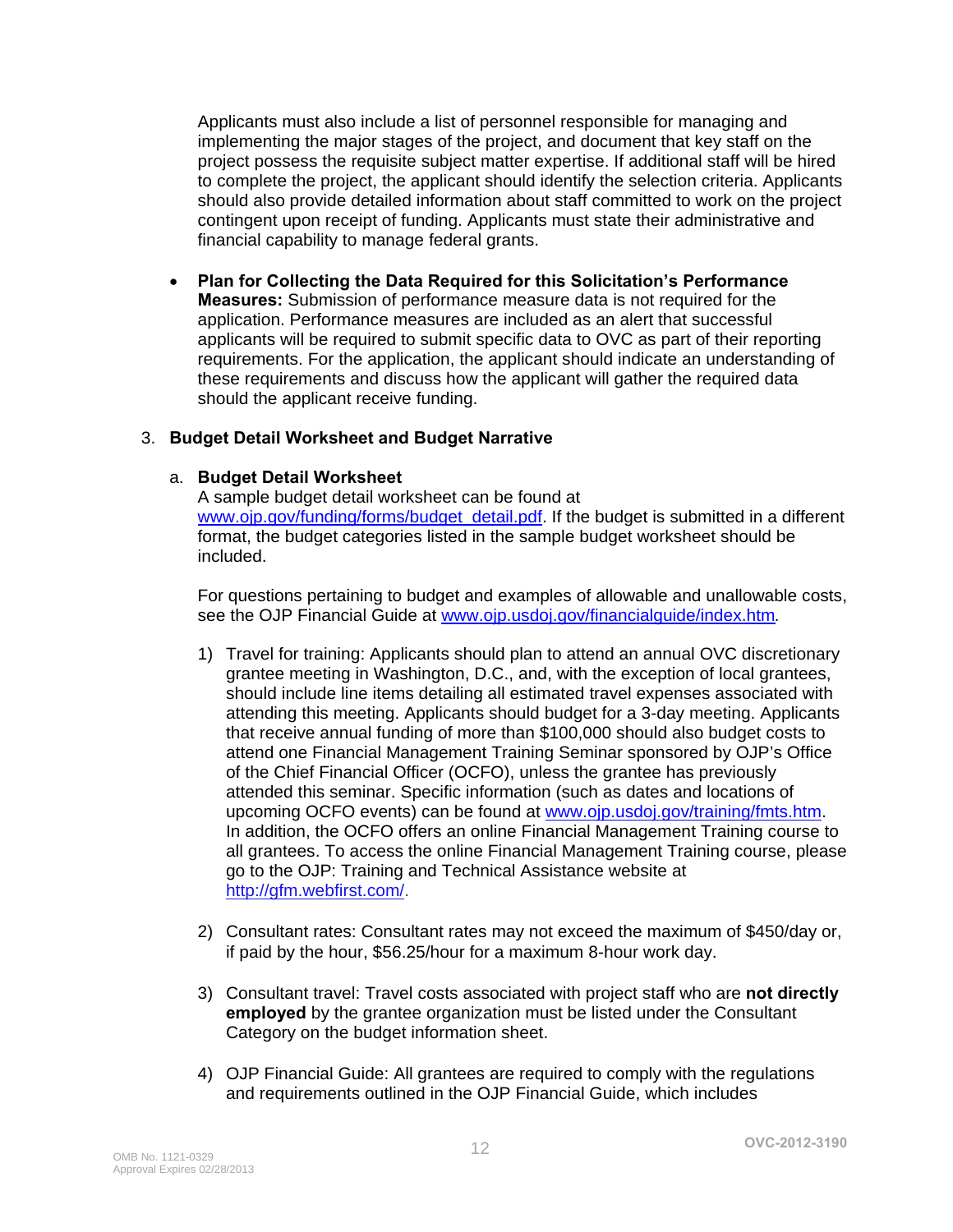information on allowable costs, methods of payment, audit requirements, accounting systems, and financial records. Copies are available through the OJP Web site at <http://www.ojp.usdoj.gov/financialguide/index.htm>. This document will govern the administration of funds by all successful applicants and their contractors.

5) Any proposed program income (for example, registration fees for a training event or conference) must be identified. Program income should not be included on the budget detail worksheet, but reflected in a document accompanying the budget that clearly shows the income and how it will be expended in the context of the project.

#### b. **Budget Narrative**

The budget narrative should thoroughly and clearly describe every category of expense listed in the budget detail worksheet. Proposed budgets are expected to be complete, reasonable and allowable, cost effective, and necessary for project activities. The narrative should be mathematically sound and correspond with the information and figures provided in the budget detail worksheet. The narrative should explain how all costs were estimated and calculated and how they are relevant to the completion of the proposed project. The narrative may include tables for clarification purposes but need not be in a spreadsheet format. As with the budget detail worksheet, the budget narrative should be broken down by year.

#### <span id="page-12-0"></span>4. **Indirect Cost Rate Agreement (if applicable)**

Indirect costs are allowed only if the applicant has a federally approved indirect cost rate. (This requirement does not apply to units of local government.) A copy of the rate approval should be attached. If the applicant does not have an approved rate, one can be requested by contacting the applicant's cognizant federal agency, which will review all documentation and approve a rate for the applicant organization or, if the applicant's accounting system permits, costs may be allocated in the direct cost categories. If DOJ is the cognizant federal agency, obtain information needed to submit an indirect cost rate proposal at

[www.ojp.usdoj.gov/funding/pdfs/indirect\\_costs.pdf](http://www.ojp.usdoj.gov/funding/pdfs/indirect_costs.pdf).

#### 5. **Tribal Authorizing Resolution (if applicable)**

If an application is being submitted by either (1) a tribe or tribal organization or (2) a third party proposing to provide direct services or assistance to residents on tribal lands, then a current authorizing resolution of the governing body of the tribal entity or other enactment of the tribal council or comparable governing body authorizing the inclusion of the tribe or tribal organization and its membership should be included with the application. In those instances when an organization or consortium of tribes proposes to apply for a grant on behalf of a tribe or multiple specific tribes, then the application should include a resolution (or comparable legal documentation, as may be applicable) from all tribes that will be included as a part of the services/assistance provided under the grant. A consortium of tribes for which existing consortium bylaws allow action without support from all tribes in the consortium (i.e., without authorizing resolution or other enactment of each tribal governing body) may submit a copy of its consortium bylaws with the application in lieu of tribal resolutions (or comparable legal documentation).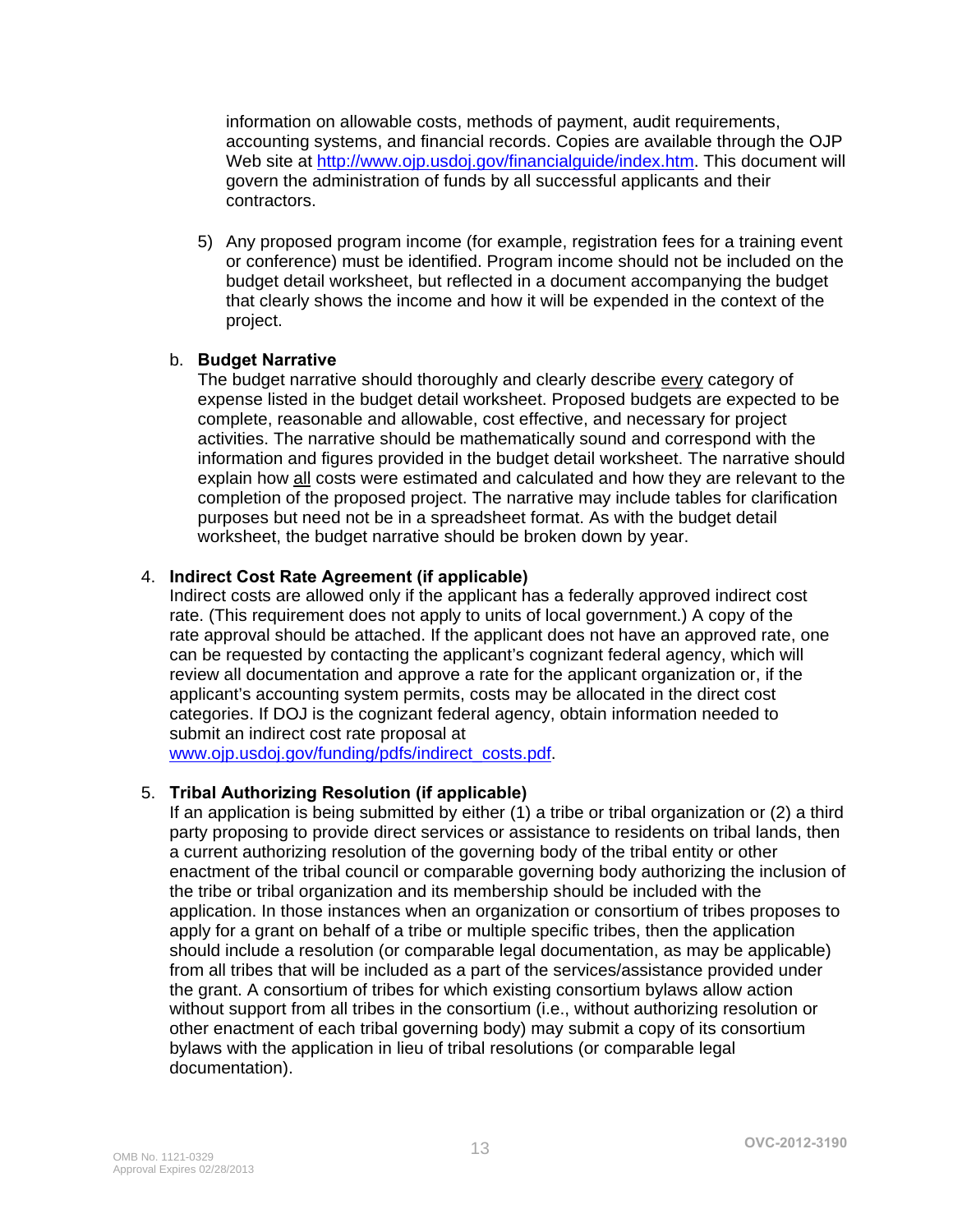#### 6. **Additional Attachments**

Remaining attachments include the following materials:

- **A list of other funding sources** to the applicant organization (not partner organizations) that currently support legal assistance to crime victims. The list must include all sources of funding, including government, foundation, and other private funding.
- **Privacy Certificate.** OVC and recipients of OVC funding are subject to confidentiality requirements protecting research and statistical information collected that is identifiable to a private person under the DOJ regulations found at 28 CFR Part 22. Identifying characteristics include, but are not limited to, identifiers such as name, address, Social Security Number or other identifying number, fingerprints, voiceprints, photographs, genetic information, or any other item or combination of data about a person that could reasonably lead, directly or indirectly, by reference to other information, or to identification of that individual(s). OVC requires recipients of OVC funding to submit a Privacy Certificate prior to engaging in any project activities that involve data collection on individuals through observations, interviews, reports, review of administrative records, or any project tasks likely to result in the gathering or development of information identifiable to individuals. OVC-funded activities that require a Privacy Certificate prior to conducting the activity include, but may not be limited to, a needs assessment, program evaluation, survey, or focus group interviews. **If the applicant's project includes any activity listed above, the applicant must include a privacy certificate with the application materials submitted.** For sample privacy certificates, visit [www.ojp.usdoj.gov/ovc/grants/help.html#forms](http://www.ojp.usdoj.gov/ovc/grants/help.html#forms) and view the two model privacy certificates available for adaptation.
- **Résumés of key personnel** must be provided. For positions that are vacant, provide job descriptions outlining roles and responsibilities and provide the selection criteria for the proposed new positions (required).
- **Letters of support and/or MOUs** should be provided from agencies and organizations whose support and collaboration is integral to the successful implementation of the project (if applicable).
- **A detailed time-task plan** must be provided (required).

#### 7. **Other Standard Forms**

Additional forms that may be required in connection with an award are available on OJP's funding page at [www.ojp.usdoj.gov/funding/forms.htm](http://www.ojp.usdoj.gov/funding/forms.htm). For successful applicants, receipt of funds may be contingent upon submission of all necessary forms. Note in particular the following forms.

#### • [Standard Assurances](http://www.ojp.usdoj.gov/funding/forms/std_assurances.pdf)

Applicants must read, certify, and submit this form in GMS prior to the receipt of any award funds.

• [Certifications Regarding Lobbying; Debarment, Suspension and Other Responsibility](http://www.ojp.usdoj.gov/funding/forms/certifications.pdf) [Matters; and Drug-Free Workplace Requirements](http://www.ojp.usdoj.gov/funding/forms/certifications.pdf)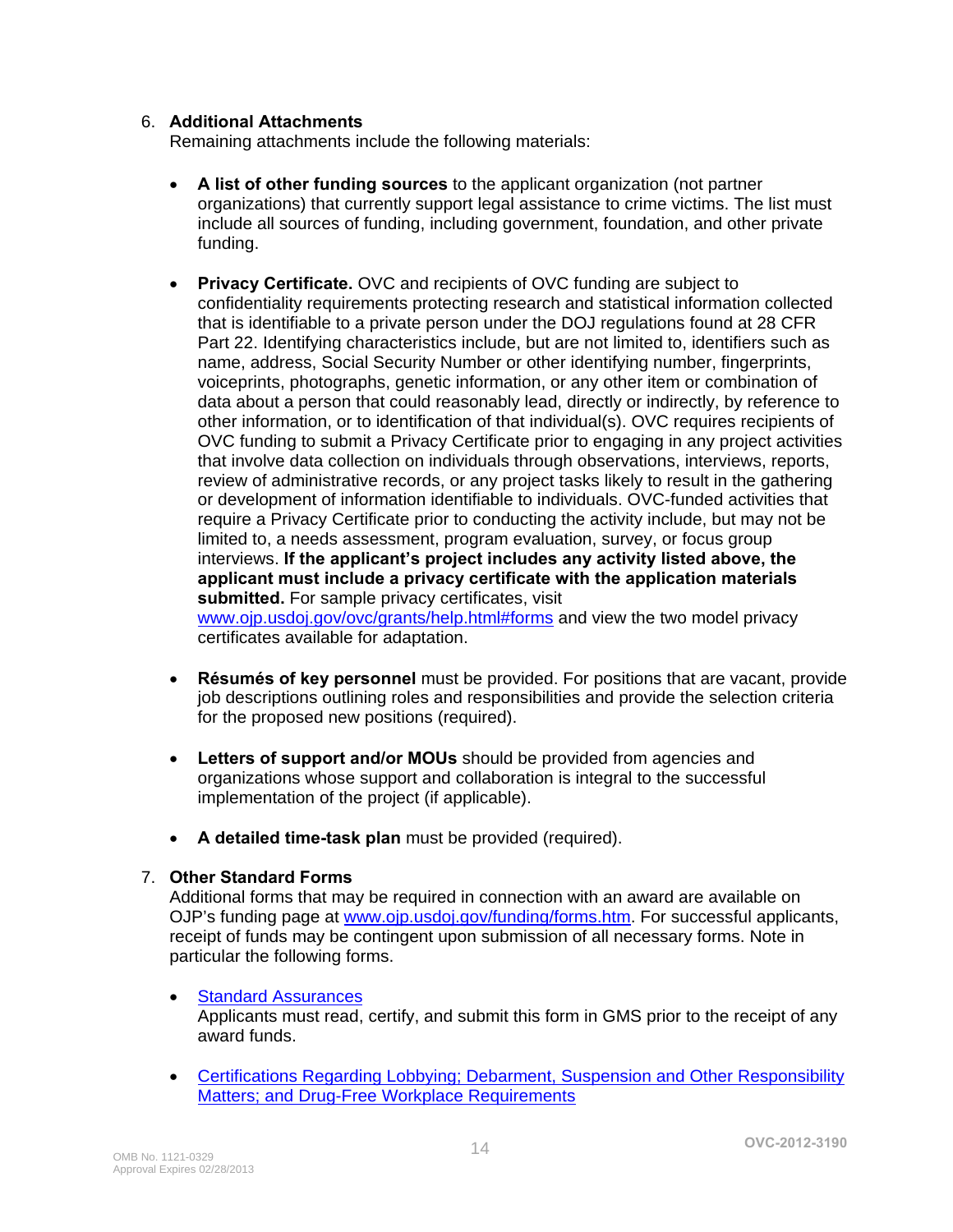Applicants must read, certify, and submit in GMS prior to the receipt of any award funds.

• [Accounting System and Financial Capability Questionnaire](http://www.ojp.usdoj.gov/funding/forms/financial_capability.pdf) Required for any applicant other than an individual that is a non-governmental entity and that has not received any award from OJP within the past 3 years; this form must be downloaded, completed, and submitted.

### <span id="page-14-0"></span>**Selection Criteria**

The Program Narrative elements (see pages 10–12) will be weighted as follows:

- 1. Abstract (5%)
- 2. Statement of the Problem (10%)
- 3. Project Goals and Objectives (10%)
- 4. Project Design and Implementation (35%)
- 5. Capabilities and Competencies (25%)
- 6. Plan for Collecting the Data Required for this Solicitation's Performance Measures (5%)
- 7. Budget Detail Worksheet and Budget Narrative (10%)

### <span id="page-14-1"></span>**Review Process**

OJP is committed to ensuring a fair and open process for awarding grants. OVC reviews the application to make sure that the information presented is reasonable, understandable, measurable, and achievable, as well as consistent with the solicitation. Applications for formula awards will be reviewed to ensure statutory requirements have been met.

Peer reviewers will review the applications submitted under this solicitation that meet basic minimum requirements. OVC may use either internal peer reviewers, external peer reviewers, or a combination to review the applications under this solicitation. An external peer reviewer is an expert in the subject matter of a given solicitation who is NOT a current DOJ employee. An internal reviewer is a current DOJ employee who is well-versed or has expertise in the subject matter of this solicitation. Applications that meet basic minimum requirements will be evaluated, scored, and rated by a peer review panel. Peer reviewers' ratings and any resulting recommendations are advisory only. In addition to peer review ratings, considerations for award recommendations and decisions may include, but are not limited to, underserved populations, geographic diversity, strategic priorities, past performance, and available funding.

The OCFO, in consultation with OVC, conducts a financial review of applications for potential discretionary awards to evaluate the fiscal integrity and financial capability of applicants; examines proposed costs to determine if the budget detail worksheet and budget narrative accurately explain project costs; and determines whether costs are reasonable, necessary, and allowable under applicable federal cost principles and agency regulations.

Absent explicit statutory authorization or written delegation of authority to the contrary, all final award decisions will be made by the Assistant Attorney General, who also may give consideration to factors including, but not limited to, underserved populations, geographic diversity, strategic priorities, past performance, and available funding when making awards.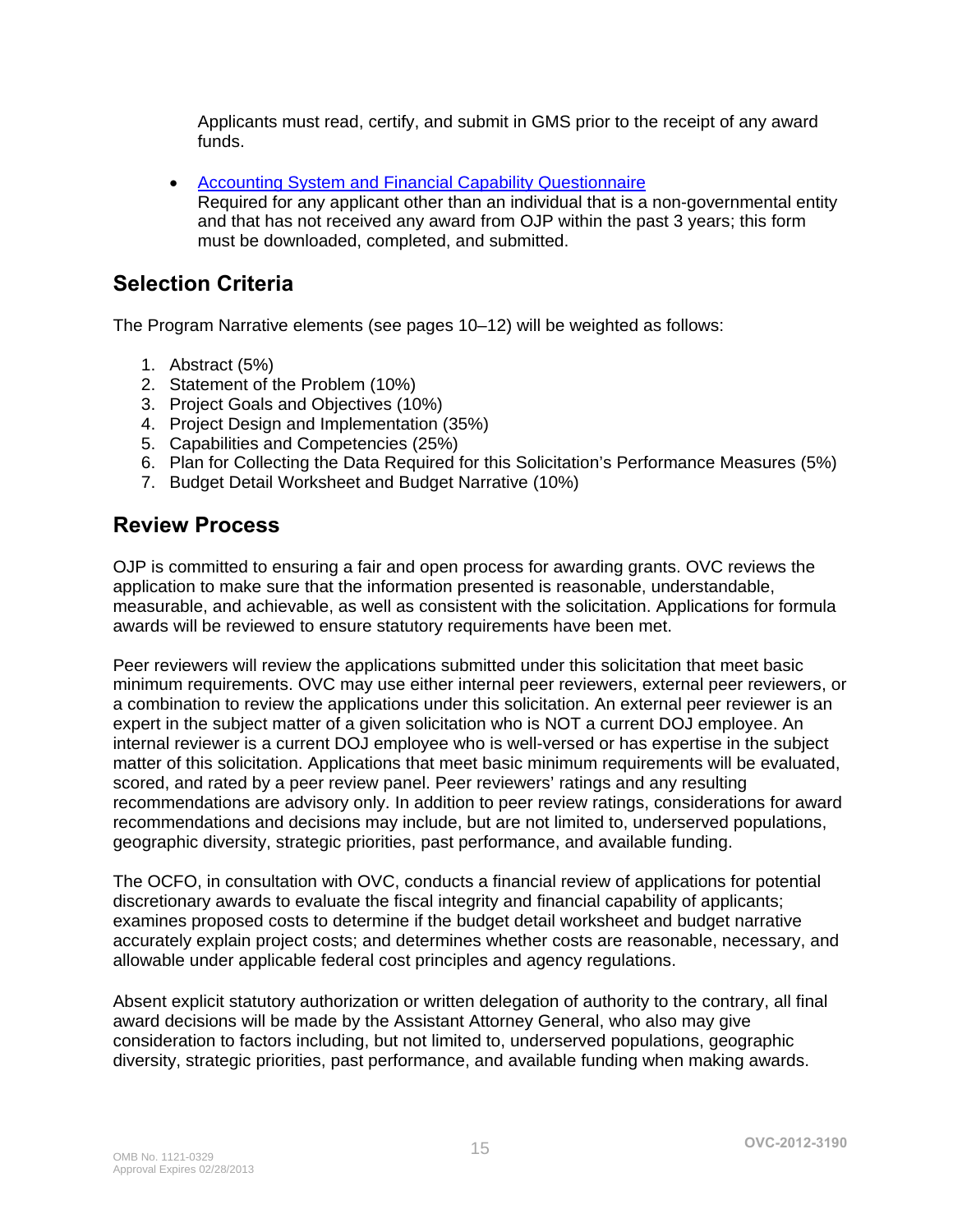# <span id="page-15-0"></span>**Additional Requirements**

Applicants selected for awards must agree to comply with additional legal requirements upon acceptance of an award. OJP strongly encourages applicants to review the information pertaining to these additional requirements prior to submitting an application. Additional information for each requirement can be found at [www.ojp.usdoj.gov/funding/other\\_requirements.htm](http://www.ojp.usdoj.gov/funding/other_requirements.htm).

- [Civil Rights Compliance](http://www.ojp.usdoj.gov/about/ocr/statutes.htm)
- Faith-Based and Other Community Organizations
- Confidentiality
- Research and the Protection of Human Subjects
- Anti-Lobbying Act
- Financial and Government Audit Requirements
- National Environmental Policy Act
- DOJ Information Technology Standards (if applicable)
- Single Point of Contact Review
- Non-Supplanting of State or Local Funds
- Criminal Penalty for False Statements
- Compliance with the [OJP Financial Guide](http://www.ojp.usdoj.gov/financialguide/index.htm)
- Suspension or Termination of Funding
- Nonprofit Organizations
- For-profit Organizations
- Government Performance and Results Act
- Rights in Intellectual Property
- Federal Funding Accountability and Transparency Act of 2006
- Awards in Excess of \$5,000,000—Federal Taxes Certification Requirement
- Active CCR Registration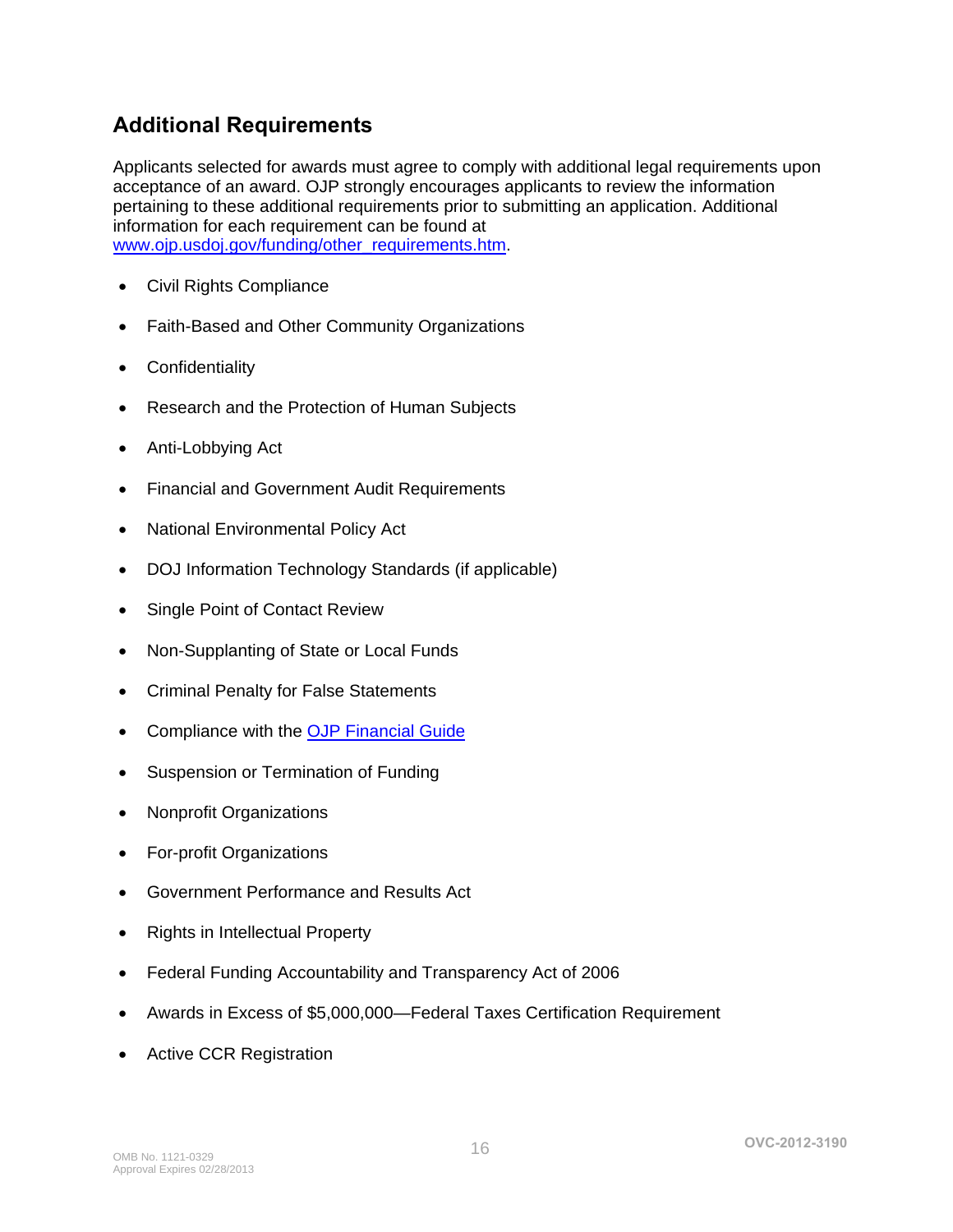### <span id="page-16-0"></span>**Provide Feedback to OJP on This Solicitation**

To assist OJP in improving its application and award processes, we encourage applicants to provide feedback on this solicitation, application submission process, and/or the application review/peer review process. Feedback can be provided to: [OJPSolicitationFeedback@usdoj.gov](mailto:OJPSolicitationFeedback@usdoj.gov).